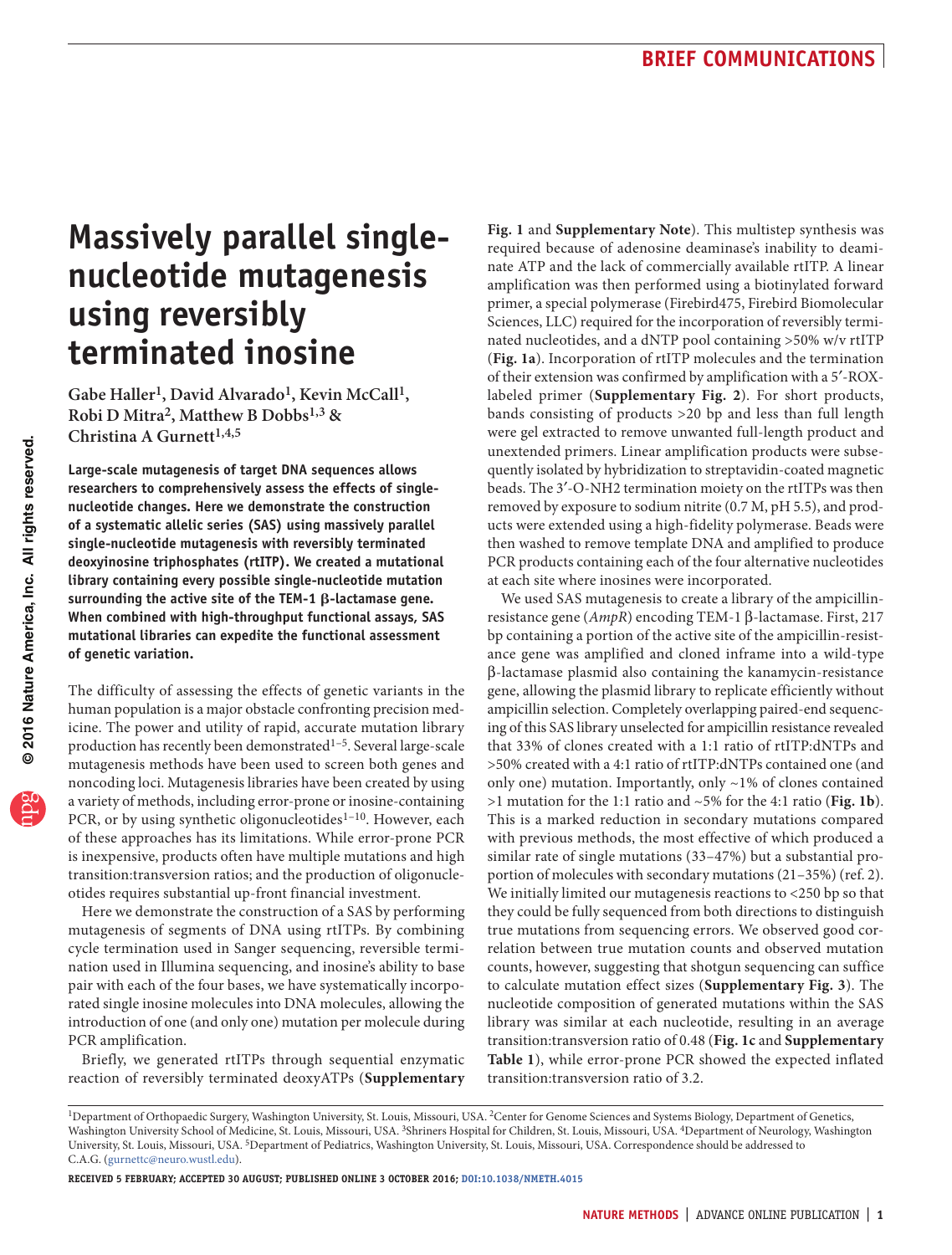## **brief communications**



<span id="page-1-0"></span>**Figure 1** | Schematic and library characteristics of SAS mutagenesis. (**a**) Schematic of SAS mutagenesis. (**b**) Average proportions of nucleotide changes observed in the two SAS libraries (217 and 687 bp). The *Y*-axis is the original nucleotide, and colors represent the nucleotide to which the position was mutated. (**c**) Histogram of mutations per molecule for libraries under various reaction conditions. For Pfu Ultra, standard PCR was performed using Pfu as the polymerase. For dITP doping, dITP was included at a 1:1 ratio with dNTPs using Taq as the polymerase. (**d**) Crystal structure of TEM-1 β-lactamase with mutated sites pictured with space-filled molecular model and nontested sites with backbone only. Sites are colored according to their  $log_{10}$  effect size after ampicillin selection, with red indicating a greater negative effect size.

Using this SAS mutagenized library, we assessed the functional impact of mutations present within the first 217 bp of the *AmpR* gene. Upon submitting the SAS library to selection, we observed strong depletion of mutations resulting in nonconservative (i.e., hydrophobic to polar, etc.), nonsynonymous amino acid substitutions ( $P < 2 \times 10^{-20}$ , Mann–Whitney *U*) (**Supplementary Fig. 4**) with specific residues within the β-lactamase active site (S70 and K73) among the most strongly depleted with effect sizes dropping off further away from the active site (**[Fig. 1d](#page-1-0)**). We also observed a strong correlation of our observed enrichment scores with those described previously<sup>11</sup> (Pearson's  $r^2 = 0.31 - 0.68$ ; **Supplementary Fig. 5**).

Lastly, we sequenced the distal 687-bp segment of the *AmpR* gene to demonstrate the ability of SAS mutagenesis to create long mutational libraries. We appended unique molecular identifiable (UMI) sequences via primers with 20-mer random sequences followed by a universal 5′ overhang during the final PCR amplification in order to uniquely identify mutant DNA molecules during sequencing (**Supplementary Fig. 6**). Similar rates of singleton mutations ( $\sim$  50% total or  $\sim$  8% singleton mutant molecules per 100 bp mutated) were observed within this long SAS library with slight drop-off along the length of the SAS library out to approximately 1 kb (**Supplementary Fig. 7**). The rate of incorporation of each nucleotide was also comparable to that observed for the first 200 bp of the SAS library (**Supplementary Tables 1** and **2**). These data suggest that long SAS libraries can be created without substantial change in mutagenic properties along the length of the product.

Mutagenesis using rtITP enables the rapid construction of comprehensive libraries containing all possible single-nucleotide changes within a region of DNA for a fraction of the cost of current methods. While saturation mutagenesis of splice sites and coding genes can now be performed at their native loci using CRISPR–Cas9 technologies<sup>[1](#page-1-2)</sup>, these experiments have thus far been limited because of size restrictions of oligonucleotide arrays. SAS mutagenesis will enable rapid, cost-effective production of homology-directed repair template pools to simultaneously assess the functional impact of a library of mutations within coding and noncoding loci. Overall, integration of SAS mutagenesis with high-throughput functional testing will enable the rapid assessment and fine-scale understanding of the millions of DNA variants present within the human population.

#### **Methods**

Methods and any associated references are available in the [online](http://dx.doi.org/10.1038/nmeth.4015) [version](http://dx.doi.org/10.1038/nmeth.4015) of the paper.

**Accession codes.** Protein Data Bank, accession [1FQG](http://www.rcsb.org/pdb/explore/explore.do?structureId=1FQG) for TEM-1β-lactamase.

*Note: Any Supplementary Information and Source Data files are available in the online [version](http://dx.doi.org/10.1038/nmeth.4015) of the paper.*

#### **Acknowledgments**

We thank C. Cruchaga and J. Budde and members of the Gurnett/Dobbs Lab for helpful discussion. This work was supported by a postdoctoral research fellowship (84291-STL) from the Shriners Hospital for Children (G.H.); US National Institutes of Health (NIH) grants (R01AR067715-01) (C.A.G. and M.B.D.) and (R01NS076993) (R.D.M.); and Shriners Hospital for Children research grant (85200-STL) (C.A.G. and M.B.D.)

#### **AUTHOR CONTRIBUTIONS**

G.H., D.A., R.D.M., M.B.D. and C.A.G. designed the study and wrote the manuscript. G.H. and K.M. performed experiments. All authors contributed to and approved the final manuscript.

#### **COMPETING FINANCIAL INTERESTS**

The authors declare competing financial interests: details are available in the online [version](http://dx.doi.org/10.1038/nmeth.4015) of the paper.

**Reprints and permissions information is available online at [http://www.nature.](http://www.nature.com/reprints/index.html) [com/reprints/index.html.](http://www.nature.com/reprints/index.html)**

- <span id="page-1-2"></span>1. Findlay, G.M., Boyle, E.A., Hause, R.J., Klein, J.C. & Shendure, J. *Nature* **513**, 120–123 (2014).
- <span id="page-1-1"></span>2. Kitzman, J.O., Starita, L.M., Lo, R.S., Fields, S. & Shendure, J. *Nat. Methods* **12**, 203–206 (2015).
- 3. Patwardhan, R.P. *et al. Nat. Biotechnol.* **30**, 265–270 (2012).
- 4. Patwardhan, R.P. *et al. Nat. Biotechnol.* **27**, 1173–1175 (2009).
- <span id="page-1-3"></span>5. Starita, L.M. *et al. Genetics* **200**, 413–422 (2015).
- 6. Smith, R.P. *et al. Nat. Genet.* **45**, 1021–1028 (2013).
- 7. Cirino, P.C., Mayer, K.M. & Umeno, D. *Methods Mol. Biol.* **231**, 3–9 (2003).
- 8. Copp, J.N., Hanson-Manful, P., Ackerley, D.F. & Patrick, W.M. *Methods Mol. Biol.* **1179**, 3–22 (2014).
- 9. McCullum, E.O., Williams, B.A., Zhang, J. & Chaput, J.C. *Methods Mol. Biol.* **634**, 103–109 (2010).
- <span id="page-1-4"></span>10. Gao, Y. *et al. Wei Sheng Wu Xue Bao* **54**, 97–103 (2014).
- <span id="page-1-5"></span>11. Stiffler, M.A., Hekstra, D.R. & Ranganathan, R. *Cell* **160**, 882–892 (2015).